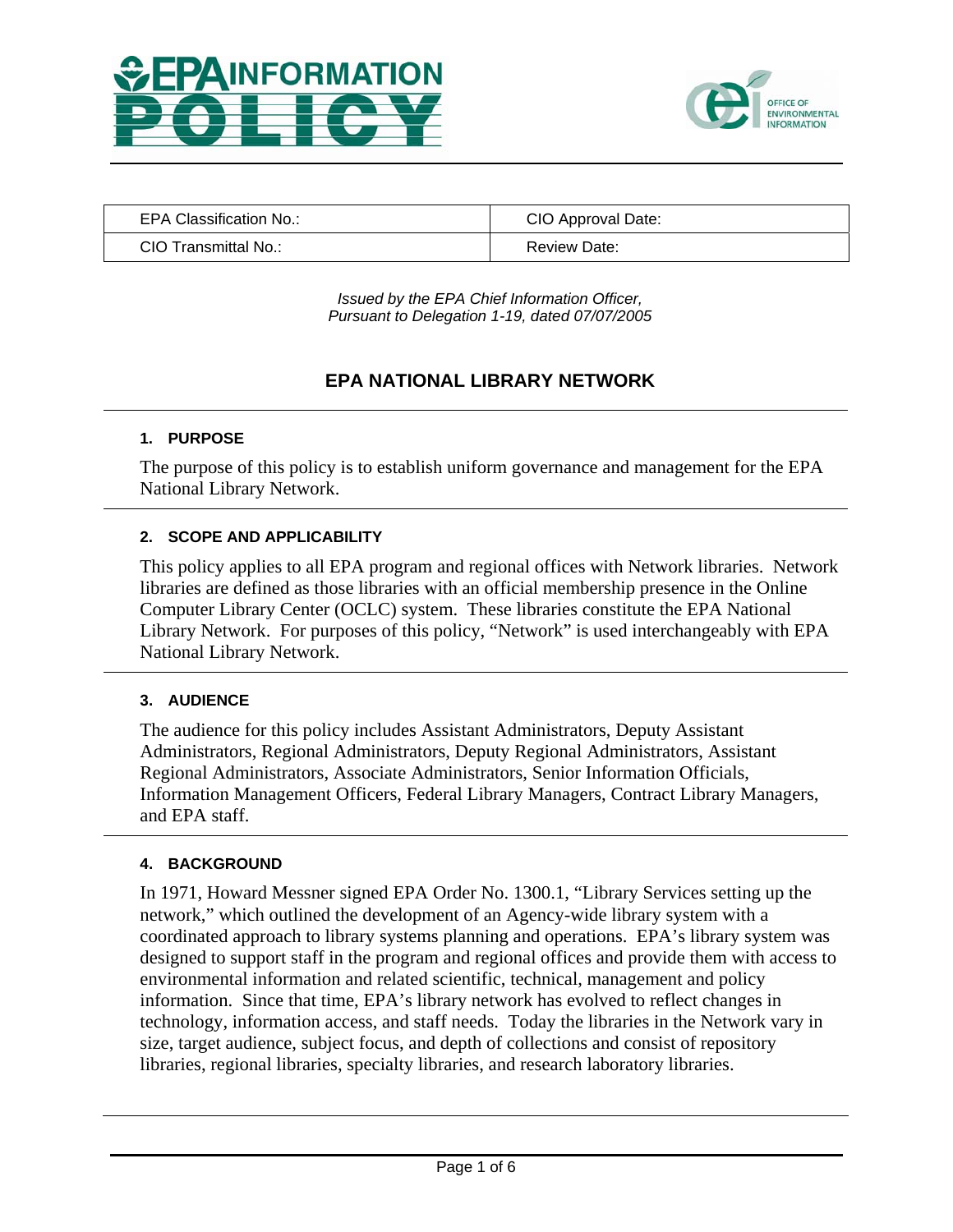| EPA Classification No.: | CIO Approval Date: |
|-------------------------|--------------------|
| CIO Transmittal No.:    | Review Date:       |

In the recent past the EPA National Library Network has functioned as a collection of independent local libraries, catering primarily to the needs of their local EPA staff audiences and walk-in public visitors. To be most effective, EPA must now operate its libraries as a fully distributed and coordinated network in order to maximize access to resources and reduce duplication of effort. A distributed network will improve document access and core information services at all local EPA libraries, while at the same time enabling individual libraries to streamline operations and reduce redundancies.

# **5. AUTHORITY**

OMB Circular A-130, Management of Federal Information Resources, Sections 8 and 9

EPA Delegation 1-19 General, Administrative, and Miscellaneous, 2(b)

# **6. POLICY**

The EPA National Library Network is composed of libraries and repositories located at EPA Headquarters, in Regional offices, and in laboratories across the Agency. The Network libraries provide efficient and cost-effective access to information and data about the environment and related scientific, technical, management, and policy information critical for the U.S. Environmental Protection Agency (EPA) to carry out its mission.

The Assistant Administrator for Environmental Information, as the Chief Information Officer (CIO) of the Agency, has the overall responsibility for the governance of the EPA National Library Network under this Policy and its related procedures and standards.

The Network provides library services to EPA staff and the public, and Network procedures ensure consistency in service delivery. All EPA employees have access to core library services, including reference/research and document delivery/interlibrary loans, provided either by onsite library professionals or remotely through agreements with another Network library. Mechanisms for public access to Network library collections are established at all EPA library locations.

The Network develops, maintains, and/or manages online tools to facilitate library operations and provides access to information resources for EPA staff and the public. These online tools include, but are not limited to:

- Online Library System (OLS), EPA's online catalog of bibliographic records of the collections in Network libraries, available on the Internet to EPA employees and the public.
- EPA Desktop Library, the Agency's desktop gateway to online information resources, available on the EPA Intranet, which provides access to resources to support the work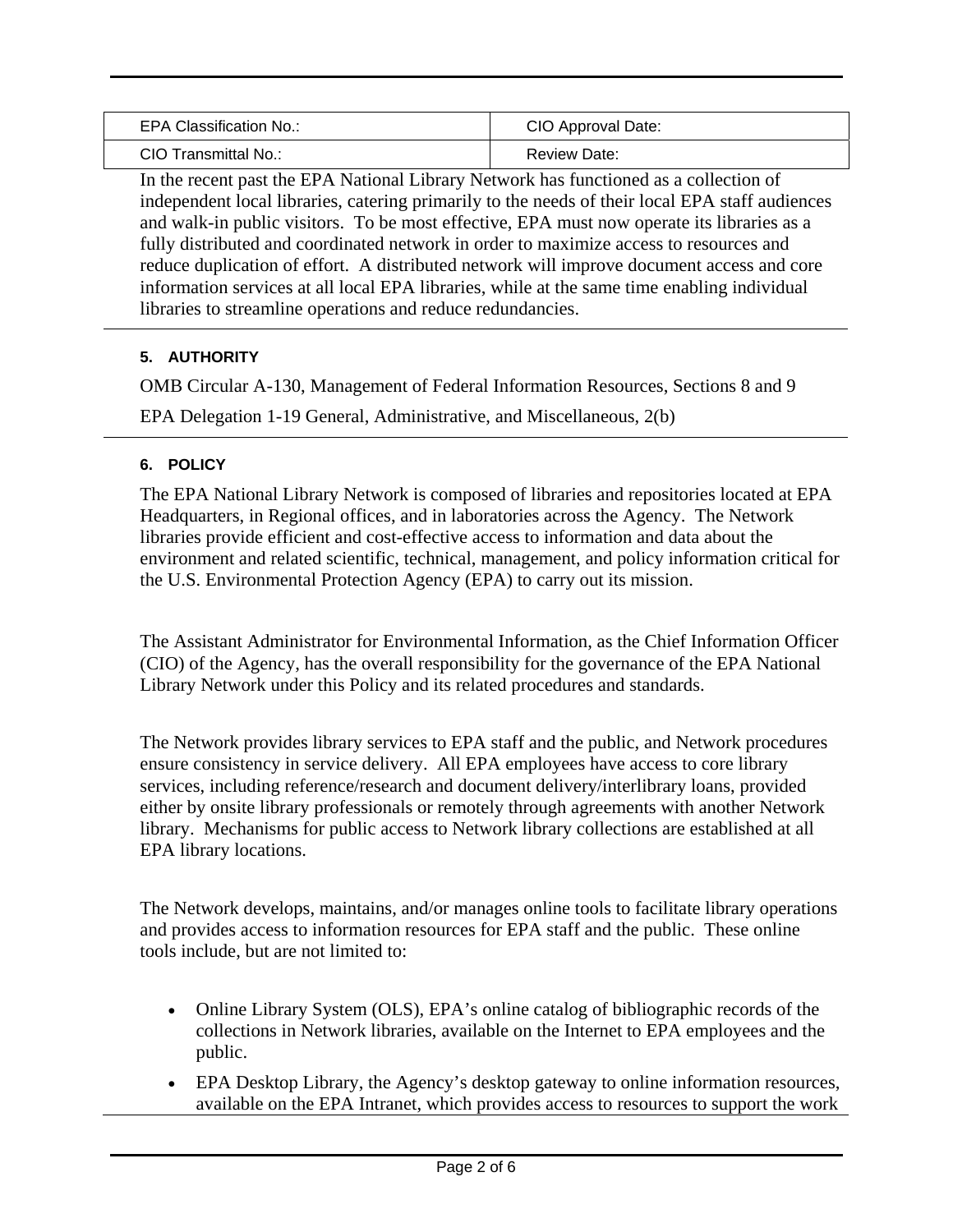| <b>EPA Classification No.:</b> | CIO Approval Date: |
|--------------------------------|--------------------|
| CIO Transmittal No.:           | Review Date:       |

of EPA employees. Resources on the Desktop Library include, but are not limited to online journals, Federal Registers, news resources, and bibliographic databases. The Desktop Library is reviewed and evaluated on a regular basis to ensure the suite of tools meet the needs of users.

• Internet and Intranet Web sites for the EPA National Library Network and Web pages for individual EPA libraries. These sites/pages point to the Network's online tools and communicate access information, such as hours of operation and availability of services.

The Network supports and facilitates access to the Agency's electronic repository for information products which shall include digital copies of official EPA publications.

# **7. RELATED DOCUMENTS**

CIO 2171.0 Information Access Policy, dated 01/24/2008 (<http://intranet.epa.gov/oei/imitpolicy/index.htm>)

# **8. ROLES AND RESPONSIBILITIES**

**Assistant Administrator for Environmental Information**: The Assistant Administrator, OEI, as the CIO for the Agency, has the overall responsibility for the management of the EPA National Library Network, including establishing policy and supporting procedures, standards, and guidance to ensure the effective oversight of the EPA National Library Network.

**Assistant Administrators and Regional Administrators**: Assistant Administrators and Regional Administrators with libraries within the EPA National Library Network have the management responsibility of their individual libraries to ensure compliance with Agencywide policies, procedures, standards and guidance relating to the Library Network.

**National Library Program Manager**: The Library Program Manager resides in OEI's Office of Information Analysis and Access and has the day-to-day responsibility to provide assistance and guidance to offices in the operation of the EPA National Library Network.

**Federal Library Managers**: The EPA employees who have first-line responsibility for operation of physical Network libraries and provision of library services.

# **9. DEFINITIONS**

**Access:** The ability of members of the public to obtain information from a government agency. All public libraries and most academic libraries in the United States are open to the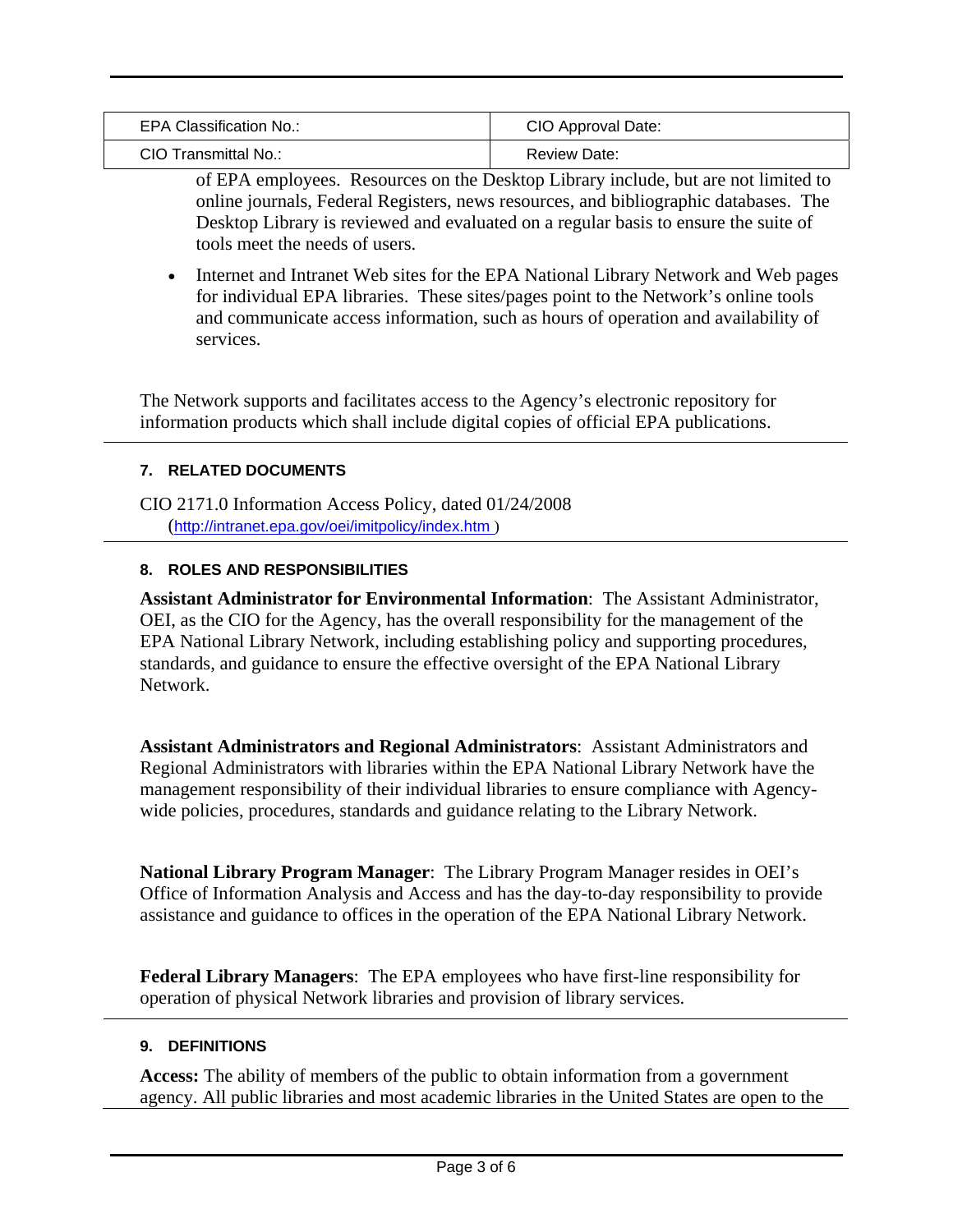| EPA Classification No.: | CIO Approval Date: |
|-------------------------|--------------------|
| CIO Transmittal No.:    | Review Date:       |

general public, but access to certain areas such as closed stacks, rare books, and special collections may be restricted. In a more general sense, the right or opportunity to use a resource that may not be openly and freely available to everyone. In computing, the privilege of using a computer system or online resource, usually controlled by the issuance of access codes to authorized users. In a more general sense, the ability of a user to reach data stored on a computer or computer system.

**Catalog:** A comprehensive inventory of the books, periodicals, maps, and other materials in a given library collection, arranged in systematic order to facilitate retrieval (usually alphabetically by author, title, and/or subject). In most modern libraries, the card catalog has been converted to machine-readable bibliographic records and is available online. The catalog for the EPA National Library Network is the Online Library System (OLS).

**Desktop Library:** A collection of electronic resources available to all EPA staff via the Intranet, including freely available and subscription-based services. The Desktop Library is funded and managed by the Office of Environmental Information with support from other offices.

**EPA National Library Network:** A national network composed of EPA libraries and repositories located in the Agency's Headquarters, Regional and Field Offices, Research Centers, and specialized laboratories, as well as Web-based access to electronic collections. Network libraries are defined as those libraries with an official membership presence in the Online Computer Library Center (OCLC) system. Centralized network coordination comes from the Agency's Office of Environmental Information. Individual EPA libraries are administered by a range of offices in conjunction with contract staff.

**ILL:** See Interlibrary Loan.

**Interlibrary Loan (ILL):** The process by which a library requests materials from, or supplies materials to, another library. This service is provided upon request of a library user for materials not available in the local library.

**OCLC:** See Online Computer Library Center.

**OLS:** See Online Library System

**Online Computer Library Center (OCLC):** OCLC is a nonprofit, membership-based, computer library service and research organization dedicated to the public purposes of furthering access to the world's information and reducing information costs. OCLC maintains the largest catalog and interlibrary loan network in the world, which assist librarians and the general public with locating, acquiring, cataloging, lending, borrowing and preserving library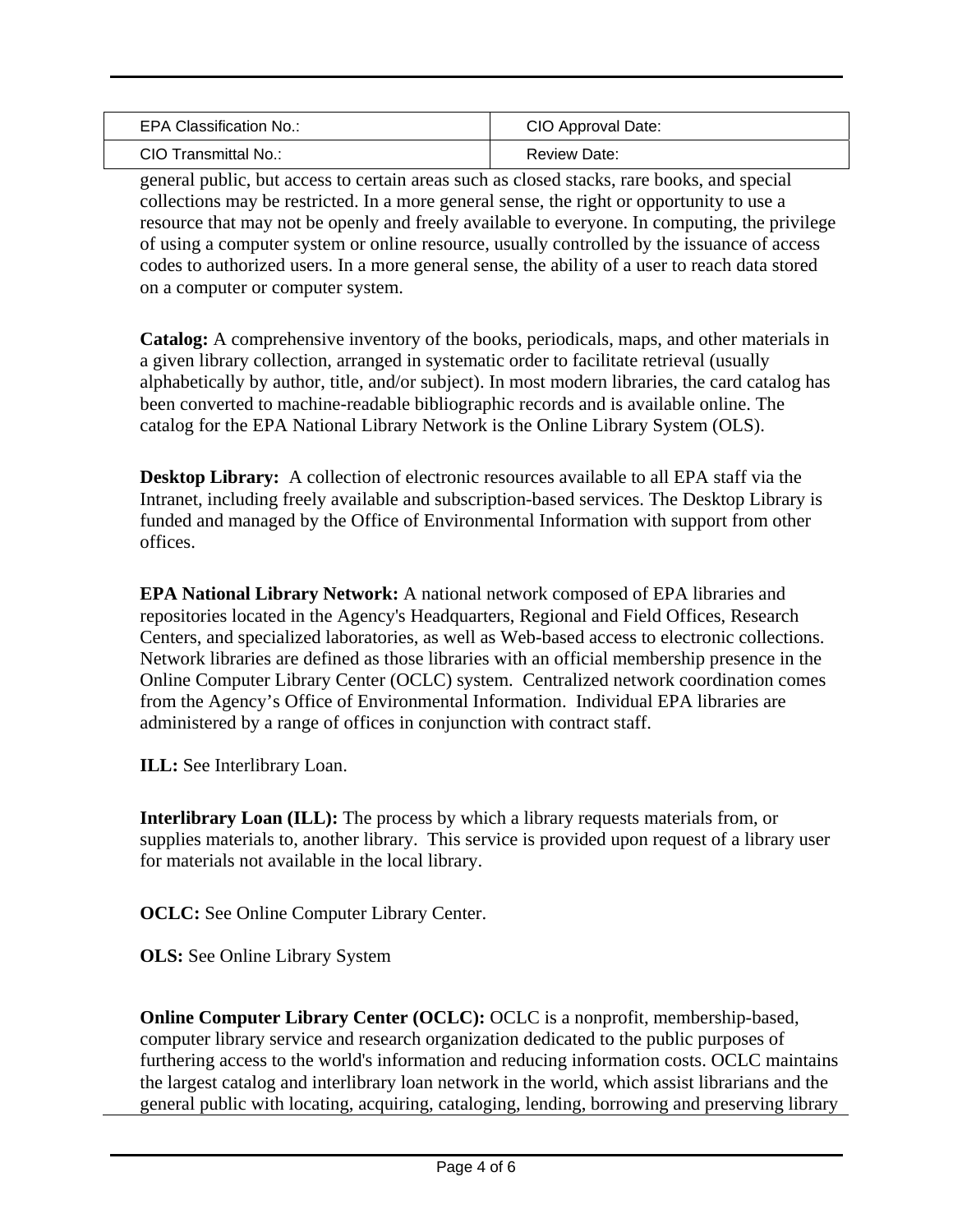| EPA Classification No.: | CIO Approval Date: |
|-------------------------|--------------------|
| CIO Transmittal No.:    | Review Date:       |

materials.

**Online Library System (OLS):** The online catalog for the EPA Library Network, which provides bibliographic records for the items residing in EPA libraries and links to documents on environmental topics on the Internet. OLS allows searches by author, title, subject heading, any standard numbers that are assigned to the work, classification number, and allows for keyword searching of the record.

Public Visitor: Person who is not employed at the EPA location but uses the library in person to obtain library services, to use materials in the physical collection or to access public EPA databases. EPA staff visiting from other EPA locations are also considered "public visitors."

**Reference:** Services provided by library staff to meet the information needs of patrons (in person, by telephone, or electronically), including but not limited to answering questions, instructing users in the selection and use of appropriate tools and techniques for finding information, conducting searches on behalf of the patron, directing users to the location of library resources, assisting in the evaluation of information, referring patrons to resources outside the library when appropriate.

**Repository Library**: A central place where library collections are stored and made accessible. EPA Repository Libraries collect and preserve unique EPA documents and other materials deemed of value to the EPA National Library Network.

**Services:** Any service provided by the library. The most common services are answering questions and conducting research (known as reference), providing access to online databases, and interlibrary loan to retrieve materials from other libraries.

# **10. WAIVERS**

There are no waivers from this policy. There may be waivers or exemptions for certain specifications in the procedures and standards.

# **11. RELATED PROCEDURES, STANDARDS AND GUIDANCE**

EPA Library Materials Dispersal Procedures

EPA Library Reference and Research Services Procedures

EPA Library Usage Statistics Procedures

EPA Library Network Communication Strategies Procedures

Digitization Processes for EPA Libraries Procedures

EPA Library Planning and Managing Physical Space Procedures